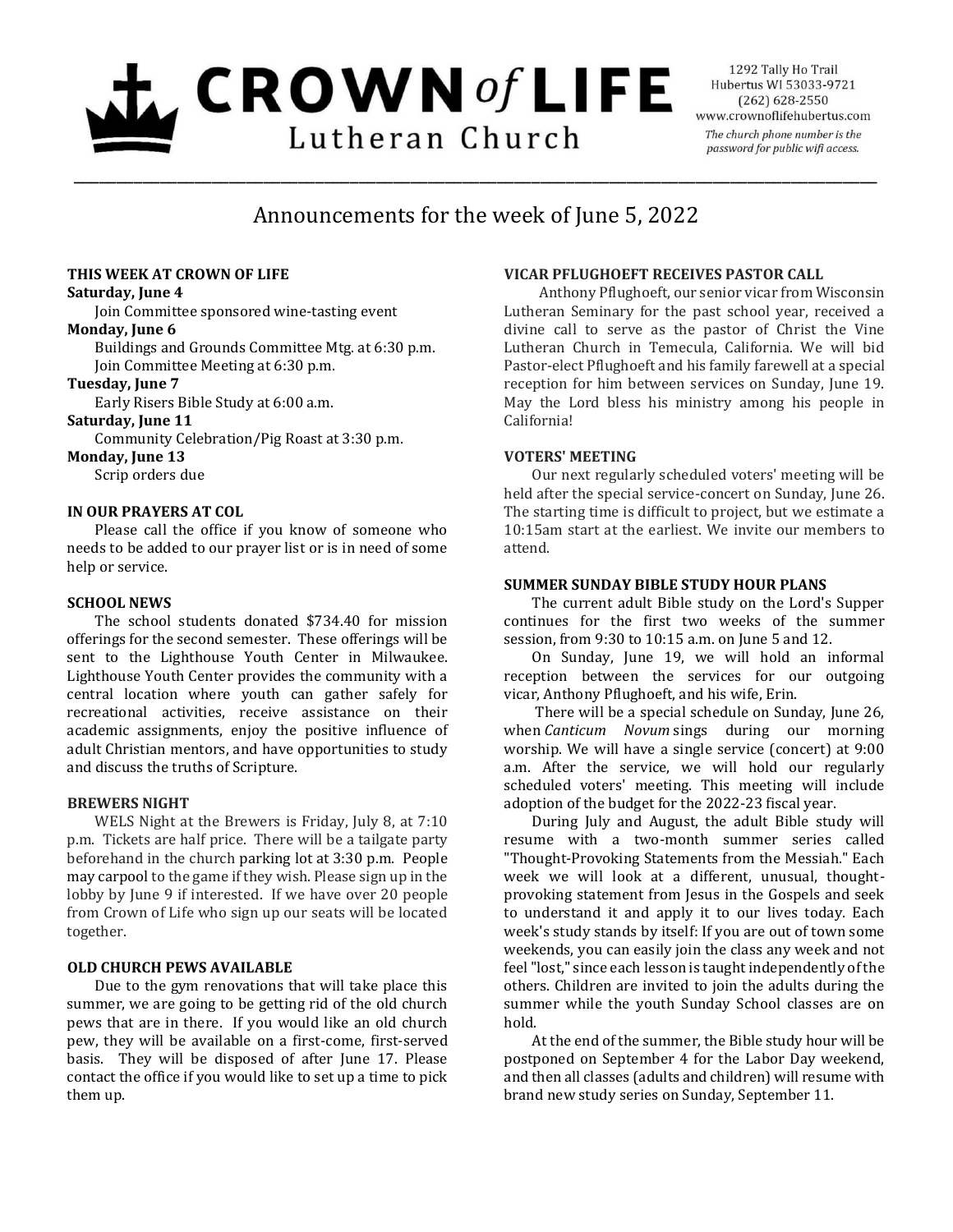#### **THANK YOU**

We extend a word of thanks and welcome to the students and recent graduates from Kettle Moraine Lutheran High School who joined us for the 10:30 a.m. service on Sunday and sang several anthems during the service. Please welcome them and their families to Crown of Life!

#### **COMMUNITY CELEBRATION/PIG ROAST**

Crown of Life's annual Community Celebration and Pig Roast will be on Saturday, June 11 from 3:30 to 6:30 p.m. We are only four weeks away, and we need your help to be ready for this major event!

You can sign up to help at these links: to volunteer at [https://www.signupgenius.com/go/5080F4AA4AD2DA6](https://www.signupgenius.com/go/5080F4AA4AD2DA6F58-community) [F58-community](https://www.signupgenius.com/go/5080F4AA4AD2DA6F58-community) and to donate food at [https://www.signupgenius.com/go/5080F4AA4AD2DA6](https://www.signupgenius.com/go/5080F4AA4AD2DA6F58-community1) [F58-community1.](https://www.signupgenius.com/go/5080F4AA4AD2DA6F58-community1) You can also sign up on the sheets in the church lobby. There are a great number of volunteer opportunities to choose from and many food items needed. Volunteers are needed in the afternoon and evening on Friday, June 10 as well as before, during, and after the event on Saturday, June 11.

If you would like to help but want more information or guidance, please reach out to Mike Graff, Ron Rahn, Dale Garman, or Scott Kutalek.

#### **GIFT CARDS NEEDED FOR PIG ROAST**

The Pig Roast also includes giveaways in the form of door prizes. The outreach committee is primarily interested in gift card door prizes. Gift cards can be purchased through our Raise Right program (formerly called Shop with Scrip). Please contact Belinda Matter with any questions about Raise Right gift cards.

Make sure to join us for this fun community event! We'd love to see you there!

#### **TEACHER CALL ASSIGNMENT**

The WELS Conference of Presidents has assigned Hannah Foelske to be our new grades 5-6 homeroom teacher at Crown of Life Lutheran School for the 2022-23 school year. This is a one-year call. Hannah's husband, Caleb, will be a Junior (first-year student) at Wisconsin Lutheran Seminary in fall. We look forward to welcoming Mrs. Foelske to our school!

# **CHOIR CONCERT**

*Canticum Novum*, a chamber choir of WELS singers, will perform its annual concert at Crown of Life during our morning worship on Sunday, June 26. We will have a special schedule that morning with a single service/concert at 9:00 a.m. (The voters' meeting will follow the service.) Please note the special schedule for the day, and invite your friends and neighbors to join us!

#### **MEDITATIONS**

The Meditations devotion book is available on the table in the Gathering Area. If you care to contribute to the \$3.75 cost, you may place your donation in the box.

#### **VACANT LEADERSHIP POSITIONS**

Our congregation continues to be so richly blessed by our Lord, and we humbly give thanks for His gracious care. At the same time, we continue to search for members to serve in congregational leadership positions that still remain vacant. The position focused on stewardship (i.e., helping members to discover and use their gifts of time, talents and treasures) has been vacant for almost three years now. Also, **and of particularly immediate concern**, is the vacancy created in our controller position when it was unable to be filled during our elections last November.

Our congregation cannot effectively meet the ministry opportunities that our Lord sets before us without the involvement of congregation members to provide leadership in these areas. I am asking those of you that have graciously been given gifts in these areas to consider anew whether you might serve your Lord, and your brothers and sisters in Christ, via either of these positions. Perhaps it is the case that you may have a heart willing to serve but have doubts about whether you have the "right" talents and skills. If so, at least take the first step and ask to learn more about these positions. We would be happy to tell you more and perhaps help you discover if these positions, or other opportunities, might be ways in which your gifts can be used. Please give prayerful consideration to this request and contact Dave Sitzman (262-627-9194, [dasitzman@gmail.com\)](mailto:dasitzman@gmail.com) or any other member of the leadership team to learn more.

Blessings in Christ, David Sitzman President, Crown of Life Lutheran Church

#### **LAWNMOWING HELP NEEDED**

Time to set up the lawnmowing schedule! Teams mow the lawn on a rotating schedule. Two-man teams are suggested. Each team is responsible for cutting and trimming the grass areas around the church and parsonage some time during the week, Wednesday-Saturday during the months of May through October. You may sign up online for as many weeks as you like at SignUpGenius.com with this link: [https://www.signupgenius.com/go/5080F4AA4AD2DA6](https://www.signupgenius.com/go/5080F4AA4AD2DA6F58-lawnmowing) [F58-lawnmowing.](https://www.signupgenius.com/go/5080F4AA4AD2DA6F58-lawnmowing) More instructions are on the sign-up. Contact Greg Dreyer at 262-365-1825 or Bob Lalk at 262- 993-7887 with any questions.

#### **SHOP WITH RAISE RIGHT**

Shop With Scrip has converted their website to Raise Right in order to align with their phone app trying to simplify matters for users. Check out the new features! Orders are due by the end of the day on the **second** and **fourth Monday of every month**. Use an order form located by the church mailboxes or contact Belinda Matter or Dawn Schaenzer with any questions.